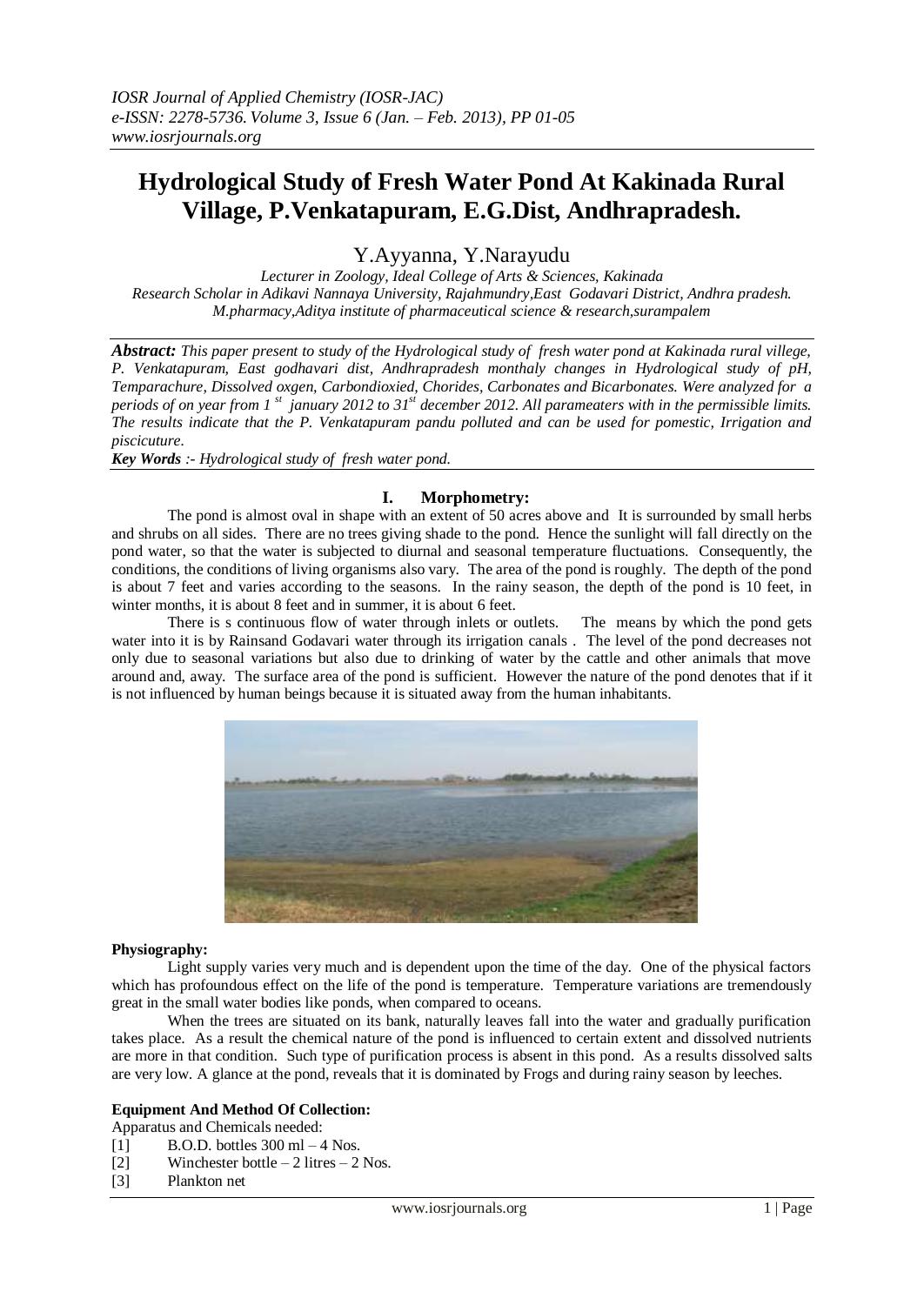- [4] Thermometer
- [5] pH paper book
- [6] Winkler's 'A' and 'B' reagents

### **Fixation Of Oxygen On The Spot:**

The water sample is collected in to B.O.D. bottle slowly without agitation and then 2 ml of Winkler's 'A' and 2 ml of Winkler's 'B' are added slowly. The bottle is shakened well. The water samples should be collected only in to B.O.D. bottles to prevent photochemical reactions. Precaution should be taken to avoid dissolution of atmospheric oxygen in water samples. Then the sample is brought to the laboratory for analysis.

#### **Collection Of Water Sample For Other Expts:**

The water from the pond is collected slowly into a two litre Winchester bottle and this is used for the estimation of other chemical parameters. In the laboratory parameters like pH, temperature, dissolved oxyen, carbon dioxide, carbonates, bicarbonates and chlorides have been estimated by using standard methods.

### **Correlations:**

The variations are very important when considering the functional aspect of ecosystem. Variations are generally of different types. Then may be either physio-chemical or biological. On analysis of pond we found the factors like pH, temperature, dissolved oxygen, carbondioxide, Carbonates, bicarbonates and chlorides has profound influence on the living beings of the ecosystem.

# **II. HYDORGEN ION CONCENTRATION (Ph):**

In fresh water environment pH is a determining factor for the biota by becoming a limiting factor. The pH value of different water bodies may fluctuate seasonally and annually. On examining, we observed a marked difference between surface water and deeper waters for about 2.2 units. The maximum pH recorded in our pond water is 7.3 and the minimum pH value is 6.4 with a range of 0.7. In general there is not much variation in the pond with respect to pH values recorded by different batch students; indicating the alkaline nature of the pond. This shows that the pH has got a very good buffering potentiality. Though the pH range is species, yet lower aquatic forms in general showed little reaction to alterations in pH, while higher aquatic organisms like fishes respond quickly to little pH variations. Thus the pH of natural waters is an important environmental factor, the variations of which among other causes are linked with species composition and life processes of animal and plant communities inhabiting them.

# **III. Temperature:**

The unique thermal properties of water are best demonstrated by the fresh water environment. Diurnal seasonal variations of temperature are very much evident in these environments than in marine environment. A diurnal variation range of 4.8 – 50C has been recorded in the pond. The temperature of pond water varies from time to time and also from season to season. During day time the temperature is high and is low at nights. In winter months there is a decrease in temperature and an increase in summer season. The high temperature during day time is due to high solar radiation. The low temperature in winter months, is because of the cool conditions prevailing throughout the day when compared to summer season. The temperature recorded during day time is 280 C and at nights is 250 C. The temperature recorded in winter months is 180C and in summer it is about 320C. The average diurnal variation is 30C and the average seasonal variation is 140C.

The water temperature is almost higher than atmospheric temperature in the morning i.e., at 7 A.M. This is due to the fact that the water gains heat slowly and leaves it slowly unlike the atmospheric temperature where quick changes occur.

We have analysed the water samples during autumn (September), winter (December) and spring (February). The temperature of water recorded during autumn is 270C, in winter 220C and in spring 290C. We plotted a graph for the above data. According to the graph there are two peak points one in autumn and another in spring. With increase in temperature, the oxygen content was found decreased. This is due to the fact, that when temperature increases, the gas dissolved in water will escape into the atmosphere. When the temperature of the water is 220C, the oxygen content is high (7.06 mg/L). In spring when the temperature is maximum i.e., 290C the oxygen content in the water is found low (3.96 mg/L).

In winter months due to low temperature the salinity is less (0.3132 mg/L) Land during spring season when the temperature is high, the salinity is more (0.4261 mg/L). This is due to evaporation of water during hot seasons. It is evident from the above data, the temperature has an inverse relationship with oxygen and direct relationship with salinity.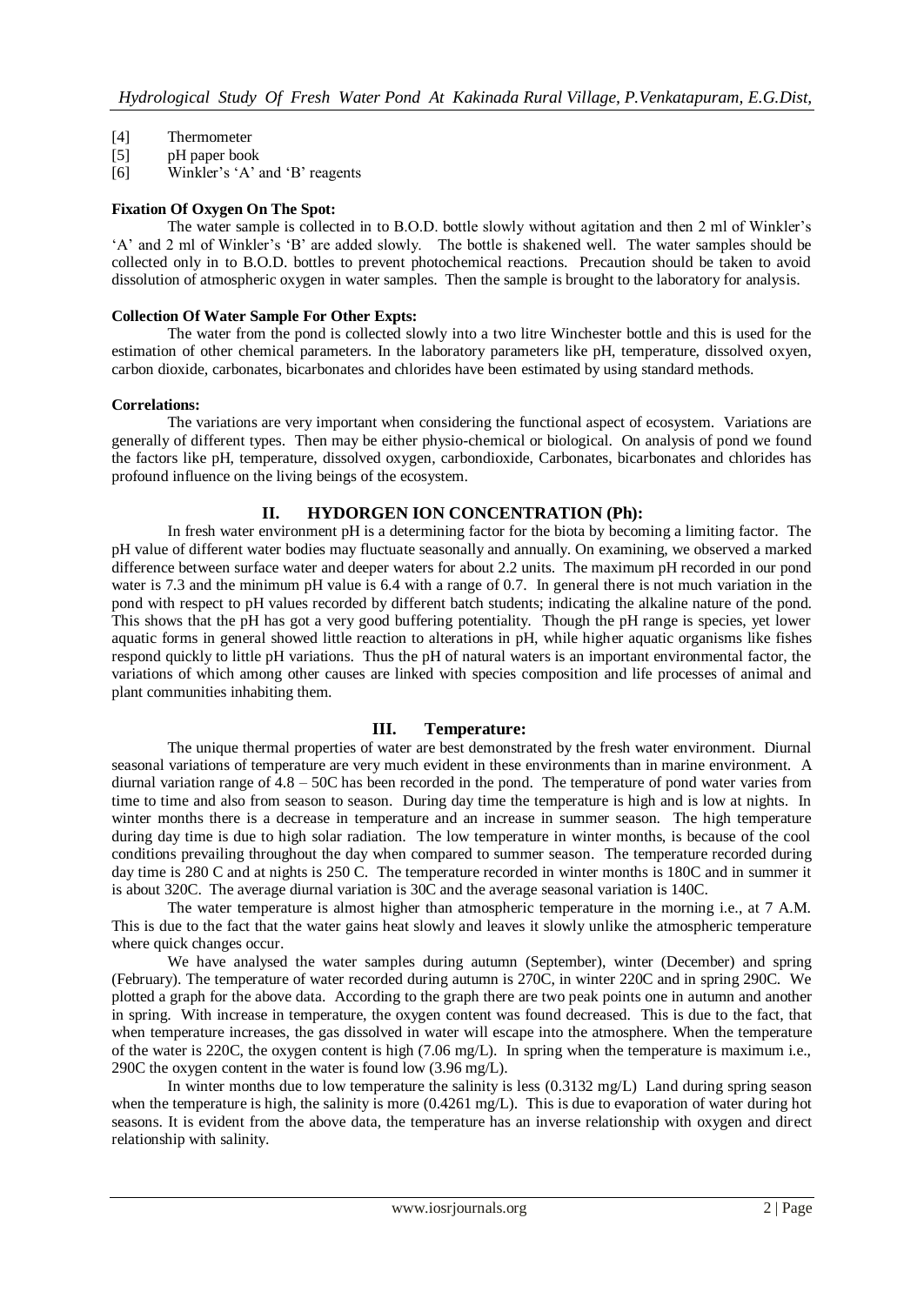

# **IV. Dissolved Oxygen:**

Oxygen plays an important role on the metabolic and physiological activities of the organisms and thus the availability of oxygen affects the organisms. The oxygen supply for the aquatic animals comes chiefly by diffusion from air and oxygen released during photosynthesis by the aquatic plants. Primarily oxygen is utilized by the organisms during respiration and decomposition of organic water.

The volume of oxygen dissolved in water is dependent upon  $-$  (i) its tempera-ture (ii) the portial pressure of of oxygen in the air in contact with water at the surface and, (iii) the concentration of dissolved salts. Under a given set of conditions, there is a non-linear inverse relation between the water temperature and dissolved oxygen.

When the temperature decreases, the oxygen content increases and vice versa. In our present study the temperature recorded in the month of September (Autumn) is 270C, in December (winter) 220C and in February (spring) it is 290C. The oxygen content estimated in September is 5.67 mg/L, in December it is 7.06 mg/L and in Febraury it is 3.96 mg/L. From the above data it is clear, that with increase of temperature the oxygen content is decreased and vice versa. This is due to lesser solubility of gas in winter at higher temperature. The oxygen concentration decreases with increase in the salinity.

# **V. Carbondioxide:**

Aquatic vegetation and phytoplankton require carbondioxide for photosynthetic activity. The carbondioxide in fresh water environment is produced as the end product of respiration and of decomposition of organic matter. Carbondioxide also diffuses directly from the atmosphere and readily dissolved in water to result in carbonic acid (H2Co3), which affects the pH of water. It is also present in the freshwater as carbonates and bicarbonates of calcium, magnesium and other minereals.

In the present study, the carbondioxide content estimated in September is 2.9 mg/L, in December it is 2.2 mg/L and in February it is 3.48 mg/L. From the above data it is clear that carbondioxide has direct relationship with temperature and inverse relationship with dissolved oxygen.

When oxygen content is increased, the carbondioxide content decreased and vicerversa. It can be attributed to photosynthetic activity of phytoplankton and oxygens consumption during respiratory activity of the aquatic organisms. Since high CO2 concentrations are associated with low oxygen concentrations, fishes respond vigorously to high concentrations and may be killed. Few echinoderm larvae grow larger with increased carbondioxide tension.

Greater concentration of carbondioxide lowers the pH of the medium. If pH of the medium is high due to low concentration of carbondioxide, formation of calcium caronate (CoCo3) is favoured. Relations of calcium carbonate and sea water are responsible for coral forming polyps and algae. Carbondioxide is necessary for proper growth of calcareous shell bearing organisms. Concentration of carbondioxide may change orientation of some organisms.

It is suggested that anadromous fishes like salmon pomolobus migrate towards the stream which contains low concentrations of CO2. When we correlate the CO2 values with temperature, it shows that an increase in temperature causes the loss of gas from the water and vice versa. Hence carbondioxide shows direct relation with temperature.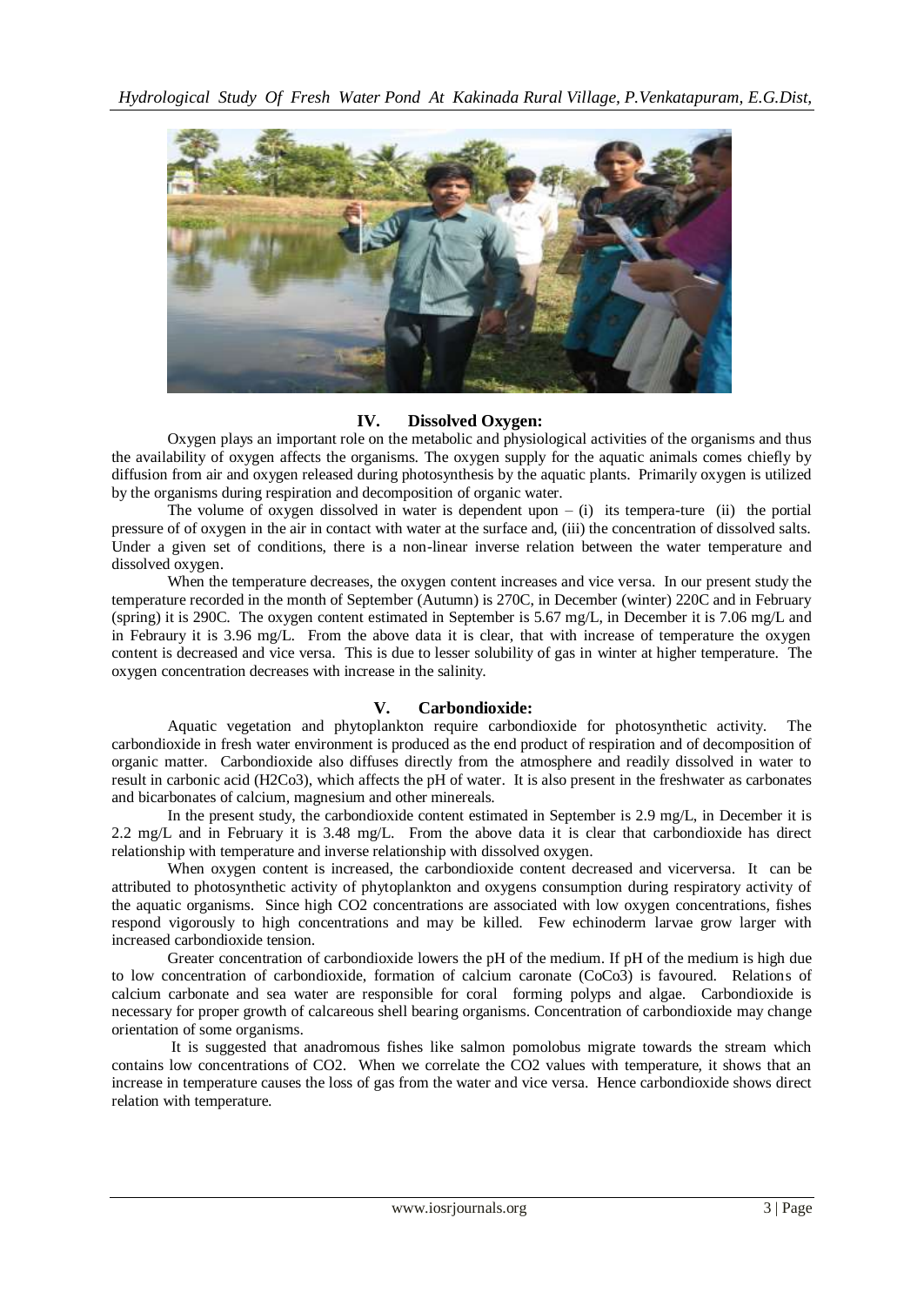

### **VI. Chlorides:**

Salinity of water is an important factor in maintaining proper osmotic relationship between the protoplasm of the organism and water. Salinity is a variable factor. It may vary according to the amount of various salts present in the medium. Inland natural waters, in general have low chloride concentration, often less than that of bicarbonates. However inland saline waters, coastal, estuarine and sea waters are characterized by moderate to very high chloride content. In natural fresh waters high concentration of chlorides is considered to be an indicator of pollution due to organic wastes.

At high temperature (in summer), most of the water may evaporate due to heat and water present in that area becomes more and more concentrated. Thus owing to evaporation, the salinity may increase. Similarly due to precipitation, the salinity may decrease. During rainy season due to dilution of water, the salinity becomes low. Salinity also affects the total amount of organic matter present in the pond. Greater the salinity content, the lesser will be the organic matter. Hence freshwater areas like lakes and ponds have greater amount of organic matter than in the sea water. Thus, salinity is a factor which varies according to the habitat and this is important in animal distribution.

| Sl.No.   | Sample                | Salinity mg/L |
|----------|-----------------------|---------------|
|          | Distilled Water       | 0.1328        |
| $\gamma$ | Pond Water            | 0.3134        |
| 3.       | <b>Brackish Water</b> | 9.883         |
|          | Sea Water             | 37.5          |
|          | Polluted Water        | 245.63        |

In the present study we have estimated the salinity (chlorides) of various water samples viz., pond water, distilled water, brackish water and sea water, polluted water.

From the above data, it is clear that salinity of sea water is high due to presence of sodium chloride in large amount, than that of fresh water. The salinity of distilled water is very low than that of pond water and this is due to removal of salts from water by distillation. The salt content of brackishwater is 1/4th of sea water, since it is a mixture of sea and fresh waters. In polluted water the chloride content is very high due to the presence of organic wastes of animal origin.

# **VII. Carbonates And Bicarbonates:**

Amount of bound carbonates gives a good measure of hardness of water. In fresh water, the carbonates are mainly combined with Ca++ and Mg++ ions and causes calcium and magnesium hardness. A number of bases such as carbonates, bicarbonates, hydroxides, phosphates, nitrates etc., contribute to the alkalinity. However in natural waters, carbonates, bicarbonates and hydroxides are considered to be the predominant bases.

Hard water lakes are characterized by the negative values of free CO2 due to withdrawl of bicarbonates at a greater rate than carbonates precipitated and by pH ranging from about 8.5 upwards. Swingle suggested the titration end points to correspond the following pH values.

- $pH = 5.0$  when total alkalinity is 30 ppm as CaCO<sub>2</sub>.
- $pH = 4.8$  when total alkalinity is 150 ppm as CaCO<sub>3</sub>.

 $pH = 4.5$  when total alkalinity is 500 ppm as CaCO<sub>3</sub>.